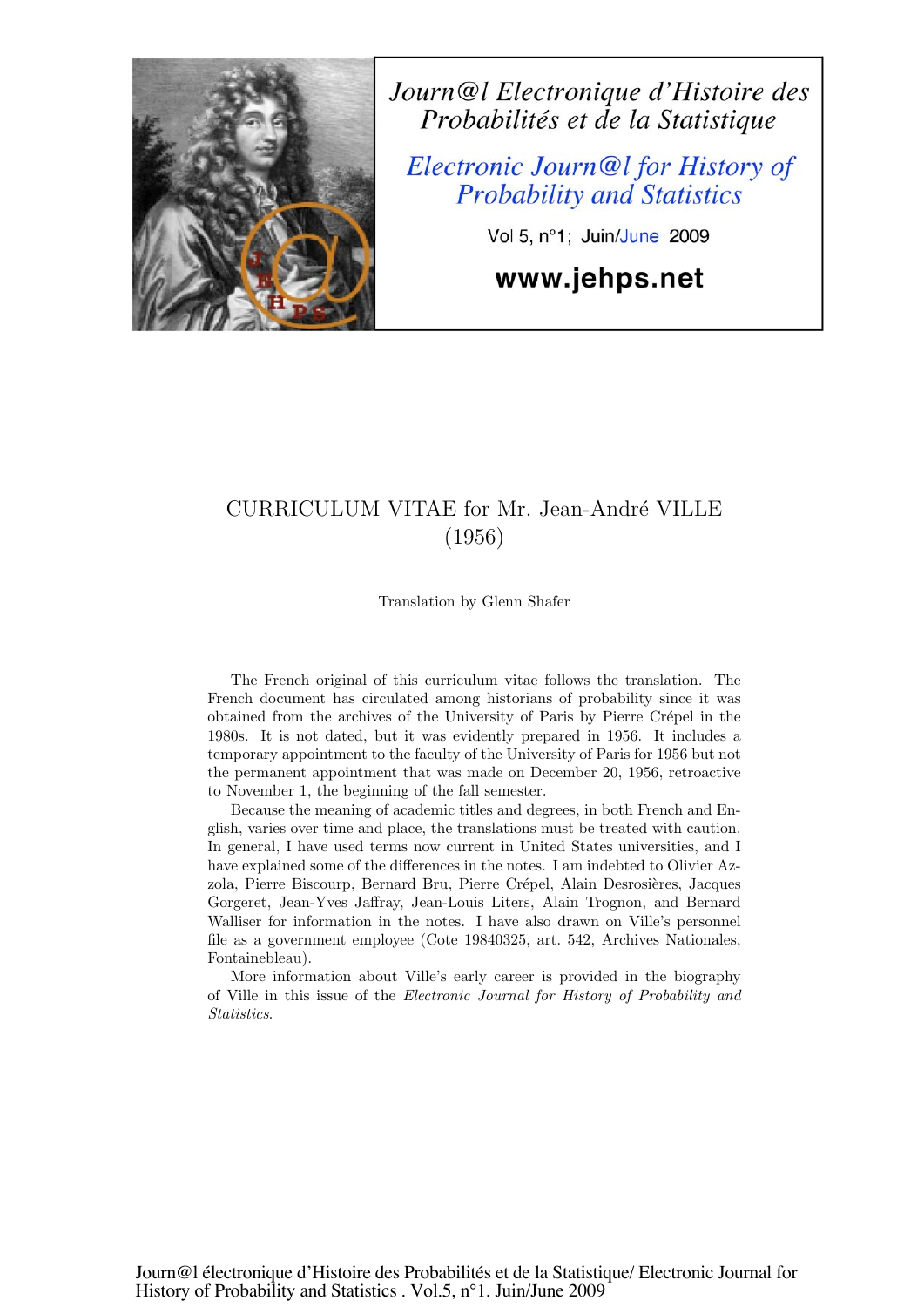### CURRICULUM VITAE for Mr. Jean-André Ville

–:–:–

### Born 24 June 1910 at Marseille (Bouches-du-Rhône)

| 1929        | Entered the Ecole Normale Supérieure.                                                                                                                                                                                |
|-------------|----------------------------------------------------------------------------------------------------------------------------------------------------------------------------------------------------------------------|
| 1931        | Degree in probability. Paris.                                                                                                                                                                                        |
| 1932        | Passed the agrégation <sup>1</sup> in mathematical sciences.                                                                                                                                                         |
| $1932 - 33$ | Military service as a second lieutenant in the reserve.                                                                                                                                                              |
| $1933 - 34$ | Fellowship at the Institut Français in Berlin.                                                                                                                                                                       |
| $1934 - 35$ | Scholarship to the University of Vienna.                                                                                                                                                                             |
| $1935 - 38$ | Research Associate with the CNRS.                                                                                                                                                                                    |
| 1939        | Undergraduate degree in law. Paris.                                                                                                                                                                                  |
| 1939        | Doctor of sciences in mathematics.                                                                                                                                                                                   |
| 1938-41     | Teacher of preparatory special mathematics <sup>2</sup> at the Lycée<br>Clémenceau in Nantes.                                                                                                                        |
| $1941 - 43$ | Acting assistant professor <sup>3</sup> at the University of Poitiers.<br>Differential and integral calculus, advanced geometry,<br>preparation for the agrégation in rational mechanics and<br>special mathematics. |
| $1943 - 46$ | Assistant Professor at the University of Lyon. General<br>mathematics, then rational mechanics. Additional courses<br>in                                                                                             |
|             | • Analytic mechanics                                                                                                                                                                                                 |
|             | Celestial mechanics                                                                                                                                                                                                  |

• Financial mathematics

Preparation for the agrégation in rational mechanics and special mathematics.<sup>4</sup>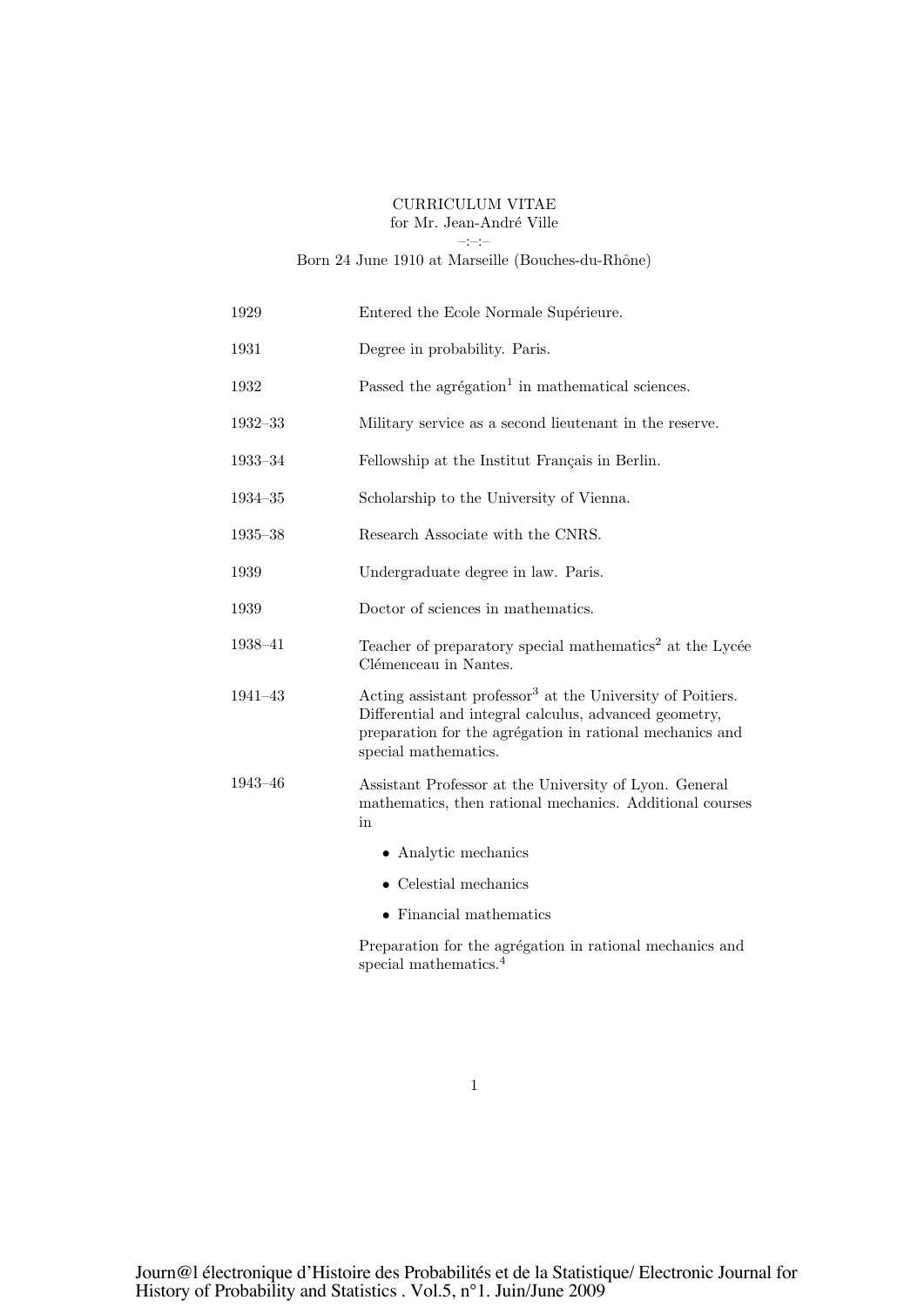| 1948 | Professor of matrix analysis and demographic<br>mathematics at the Institute of Statistics at the<br>University of Paris. <sup>5</sup> |
|------|----------------------------------------------------------------------------------------------------------------------------------------|
| 1954 | Instructor in geometry at the Ecole Polytechnique. <sup>6</sup>                                                                        |
| 1956 | Acting Professor of automatic computing with electronic<br>machines at the University of Paris. <sup>7</sup>                           |

### Scientific Societies

Econometric Society Société de Statistique de Paris Union internationale de Radio Société française de Recherche Opérationnelle

### Consulting

Consultant at the CCIR (Comité international de la Radio) on questions concerning information theory (Comission chaired by Professor BALTH. Van der Pol).

Consultant at the CCIF (Comité international des Téléphones) on questions concerning information theory and circuit noise.

### Juries

| $1944 - 45$ | Examiner on the entrance jury for the Ecole Normale<br>Supérieure.                                  |  |
|-------------|-----------------------------------------------------------------------------------------------------|--|
| $1949 - 55$ | Examiner on the qualification and admissions juries for<br>the Ecole Polytechnique. <sup>8</sup>    |  |
| Since 1945  | Member of the jury for selecting superintendents of<br>insurance inspectors. (Ministry of Finance). |  |
| Prizes      |                                                                                                     |  |
| 1940        | Bordin Prize for Mathematical Sciences                                                              |  |

- 
- 1945 Montyon Prize for Statistics

### Private Business Activities

Currently Technical General Secretary of the Société Alsacienne de Constructions Mécaniques, charged with studying new fields of activity for the company.

–:–:–:–

2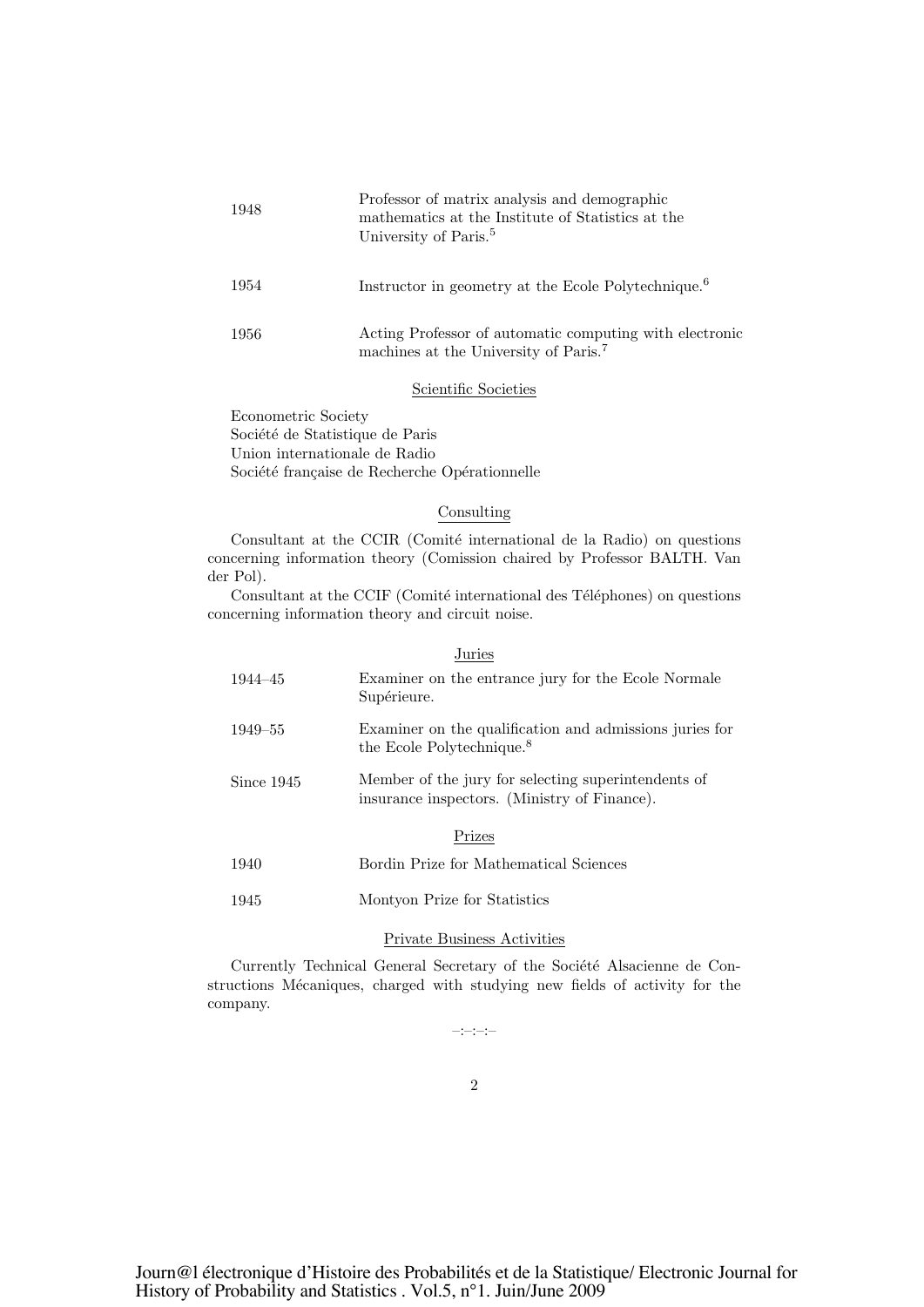# Notes

<sup>1</sup>Passing this competitive examination qualifies a person to teach in a French lycée.

<sup>2</sup>Instead of entering the university after earning the bacculaureat, some French students continue their lycée studies for two more years in order to prepare for the competitions for admission to elite professional schools such as the Ecole Normale Supérieure or the Ecole Polytechnique. They study mathematics both years. In 1938–39, Ville taught the first of the these two years, then called *mathématiques spéciales préparatoires*. He was then mobilized; he was at the front in 1939–40 and a prisoner of war in 1940–41. He continued to be official occupant of the post at the Lycée Clémenceau while he was in the military.

 $3$ Ville's appointment at Poitiers was at the rank of maître de conferences, the term then used for what is now called an assistant professor in American universities. The appointment was temporary; his duties were those normally performed by the professor holding the chair in differential and integral calculus, which was vacant. The decree by the Ministry of Education appointing him authorized him to assume the duties as soon as October 1, 1941, but the decree was approved at Vichy only on December 4, 1941, and he did not actually start at Poitiers until January 1, 1942. In the fall of 1941, he remained at the lycée at Nantes, where he taught special mathematics (mathématiques spéciales, the second and final year of mathematics preparing students for the competitions to enter the elite schools).

<sup>4</sup>The term *mathématiques speciales* is not usually used for mathematics studied at the university. Its inclusion in the list of Ville's duties at Lyon may be an error.

<sup>5</sup>Between 1946 and 1956, Ville was on an indefinite leave of absence from his government job as a university professor. He did not receive a regular salary from the government during this period, but he took various teaching assignments often taken by university professors to supplement their income. In particular, he taught for ISUP, which offered courses in statistics under the auspices of the university but awarded certificates that were not university degrees.

 $6$ At the Ecole Polytechnique, students attend large lecture courses given by the school's senior professors. The title maître de conférences, translated here as "Instructor", is given to individuals hired to assist these senior professors. Because the school operates under the army's budget, these posts are very remunerative and sought after; they are usually occupied by university professors. Gaston Julia was professor of geometry at the Ecole Polytechnique from 1937 to 1965. He would lecture to all the students, about 300, and his maîtres de conférences would work with them in classes of 30. Documents in Ville's personel file and at the Ecole Polytechnique establish that he served as maître de conférences for Julia in  $1945-46$ , possibly in 1946–47, and then again from 1955 to 1963. I have not been able to confirm that he did so during 1954–55. So the date of 1954 may be a typographical error.

<sup>7</sup>Ville taught the theory of computing to undergraduates from 1956 until his retirement in 1978. This entry in the curriculum vitae suggests that he was brought onto the university's faculty to fill this role. But the permanent position created for him was in an area in which he had much stronger scholarly credentials: econometrics in a broad sense, or the mathematics of economics. On December 20, 1956, he was appointed retroactively to November 1, as "maître de conférences d'économétrie". He was promoted to professor effective January 1, 1958, and then to a newly created chair in econometrics effective October 1, 1959.

<sup>8</sup>Students compete for admission to the Ecole Polytechnique by first taking a written examination that lasts for the better part of a week. The examination papers are graded by a jury  $(iury\ d'admissible)$ , which decides which applicants are qualified to sit for the oral examination. Because so many students compete and the stakes are so high, the jury works full-time for several months on the task, from May into July. The students chosen at this stage are then examined orally (for about four hours each) by the jury d'admission, which decides which students to admit.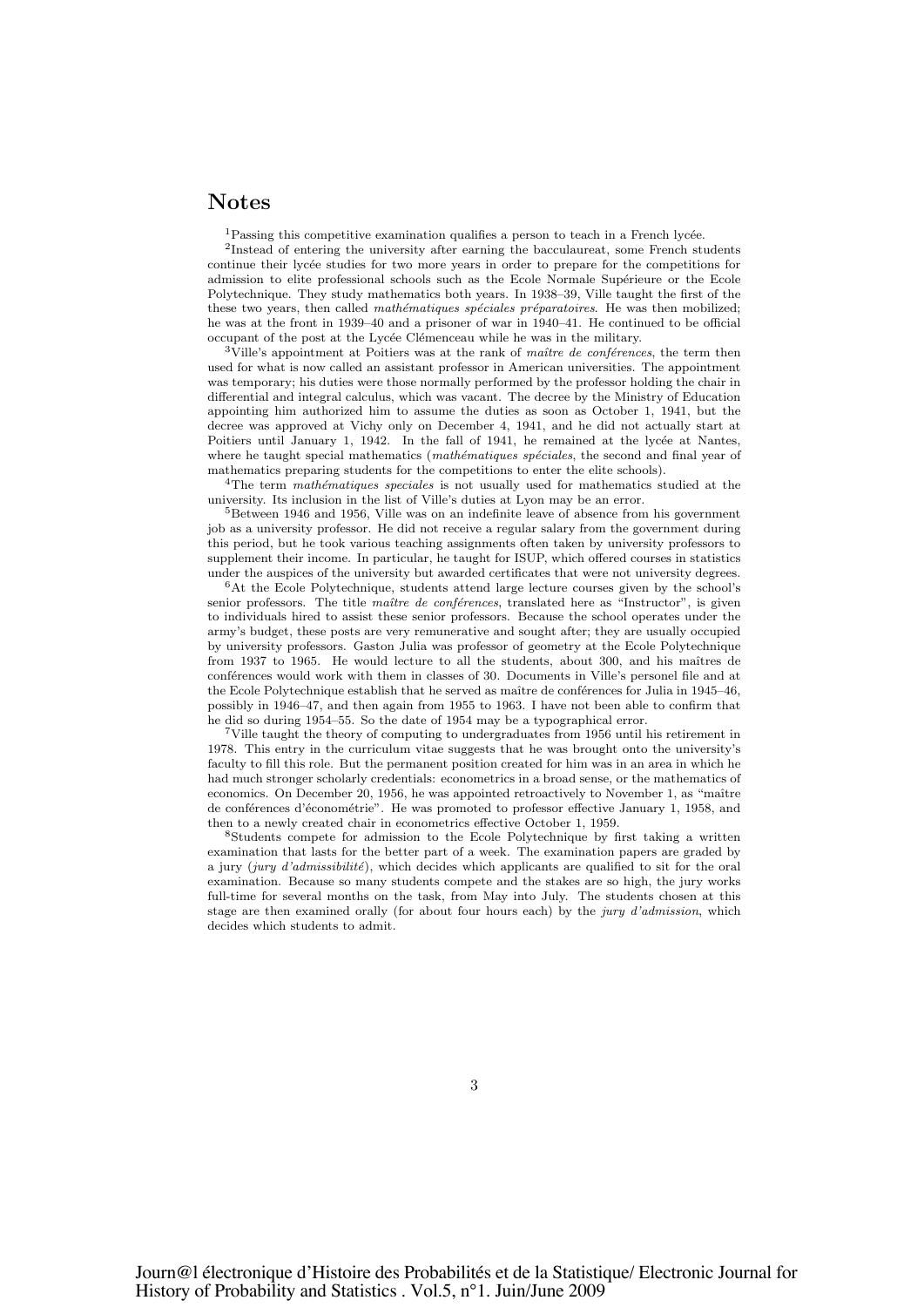# CURRICULUM VITAE<br>de M. Jean-André VII<br>-:-:de M. Jean-Andre VILLE

### **-:-:**

Né le 24 juin 1910 à Marseille (Bouches-du-Rhône)

- 1929 Entré à l'Ecole Normale Supérieure.
- 1931 Diplôme d'Etudes Supérieures (Calcul des Probabilités) Paris.

1932 Recu à l'Agrégation des Sciences Mathématiques.

1932-33 Service militaire -Sous-Lieutenant de reserve.

1933-34 Pensionnaire à l'Institut Français de Berlin.

1934-35 Boursier a l'Universite de Vienne.

1935-38 Charge de Recherches au CNRS

1939 Licencie en Droit (Paris).

 $\ddot{\phantom{1}}$ 

- 1939 Docteur ès-sciences Mathématiques.
- 1938-41 Professeur de Mathématiques Spéciales Préparatoires au Lycée Clémenceau a. Nantes.
- 1941-43 Charge de Cours a la Faculte des Sciences de Poitiers. (Calcul différentiel et In Sgral et Géométrie Supérieures, Préparation à l'Agrégation pour la Mécanique rationnelle et les Mathématiques speciales).
- 1943-46 Maitre de Conferences a la Faculte des Sciences de Lyon. (Mathématiques Générales, puis Mécanique Rationnelle - Cours complémentaires de :
	- Mécanique analytique<br>- Mécanique céleste
	-
	- Mathématiques Financières.

Préparation à l'Agrégation pour la Mécanique Rationnelle et les Mathématiques Speciales.

- 1948 Professeur d'Analyse matricielle et de Démographie Mathématique à l'Institut de Statistique de l'Université de Paris.
- 1954 Maître de Conférences de Géométrie à l'Ecole Polytechnique.
- 1956 Chargé de Conférences sur le Calcul Automatique sur machines électroniques à la Faculté des Sciences de Paris.

### Sociétés Scientifiques

Econometric Society Société de Statistique de Paris Union internationale de Radio Société française de Recherche Opérationnelle.

### Expertises

 $Expert$   $Irr$ es le CCIR (Comité international de la Radio) pour les questions touchant la theorie de l'Information (Commission presidee par Ie Professeur BALTH. Van der Pol).

Expert près le CCIF (Comité international des Téléphones) pour les questions